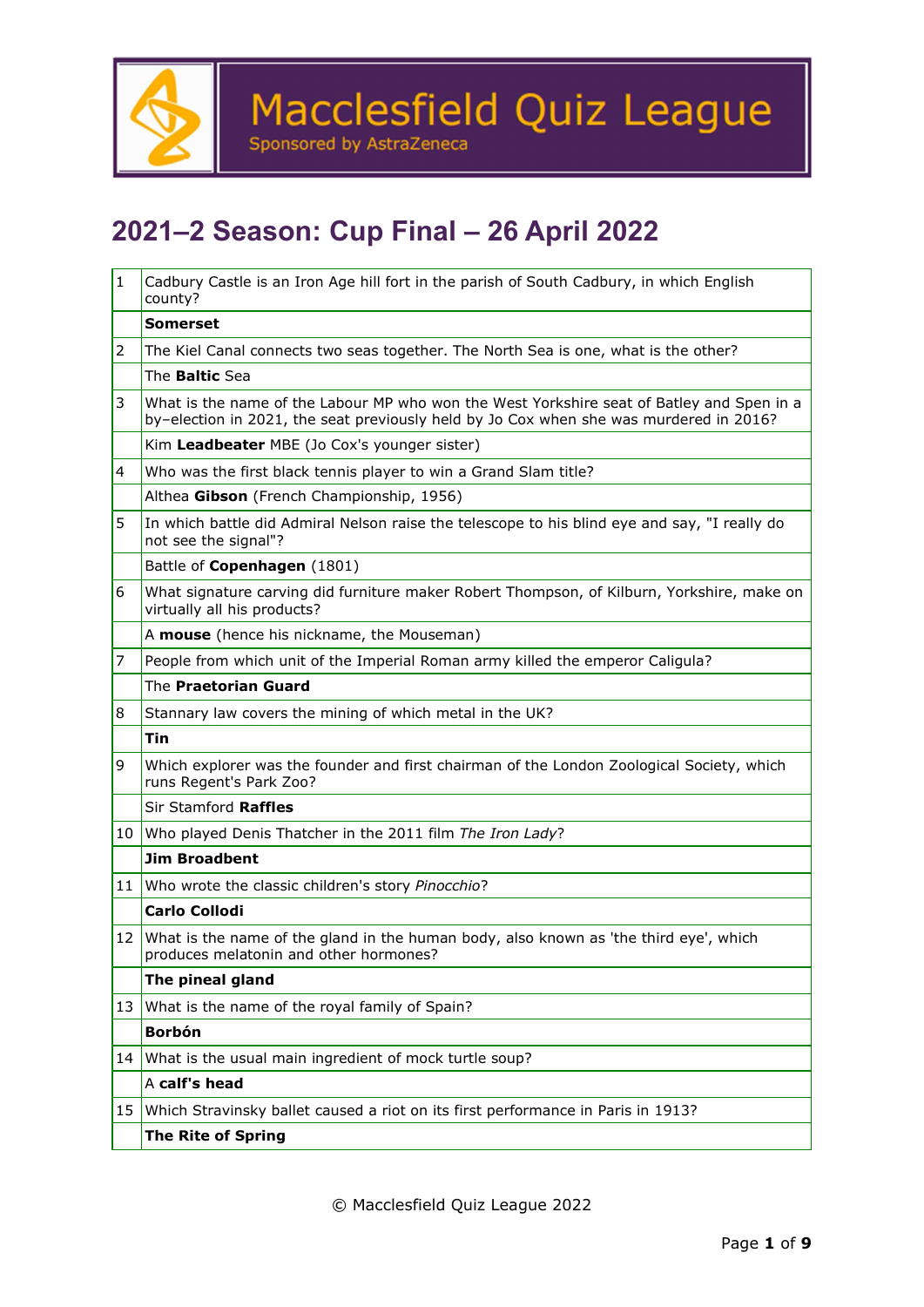

|                                                                             | 16 In Norse mythology, who was the red-headed god of mischief?                                                                                                                                                                                             |  |  |
|-----------------------------------------------------------------------------|------------------------------------------------------------------------------------------------------------------------------------------------------------------------------------------------------------------------------------------------------------|--|--|
|                                                                             | Loki                                                                                                                                                                                                                                                       |  |  |
| 17 In children's literature, who or what are Pod, Homily and Arietty Clock? |                                                                                                                                                                                                                                                            |  |  |
|                                                                             | <b>The Borrowers</b>                                                                                                                                                                                                                                       |  |  |
| 18                                                                          | Reeva Steenkamp was a South African model who was murdered on Valentine's Day 2013.<br>Who was ultimately convicted of her murder?                                                                                                                         |  |  |
|                                                                             | <b>Oscar Pistorius</b>                                                                                                                                                                                                                                     |  |  |
| 19                                                                          | Which president of Chile was overthrown by a military junta led by General Pinochet in<br>September 1973?                                                                                                                                                  |  |  |
|                                                                             | Salvador Allende                                                                                                                                                                                                                                           |  |  |
| 20                                                                          | Name either of the first two books in the literary trilogy that began with an award-winning<br>children's novel published in 1960, followed by a second in 1963, but was only completed<br>with the publication of Boneland in 2012.                       |  |  |
|                                                                             | Either The Wierdstone of Brisingamen or The Moon of Gomrath                                                                                                                                                                                                |  |  |
| 21                                                                          | The Roman poet Horace wrote the lines Dulce et decorum est / Pro patria mori (Sweet and<br>honourable it is to die for one's country). Which 20th century English poet used the line Dulce<br>Et Decorum Est as the title of one of his most famous poems? |  |  |
|                                                                             | Wilfred Owen                                                                                                                                                                                                                                               |  |  |
| 22                                                                          | Which Hungarian-born theoretical physicist was known colloquially as 'the father of the<br>hydrogen bomb'?                                                                                                                                                 |  |  |
|                                                                             | <b>Edward Teller</b>                                                                                                                                                                                                                                       |  |  |
| 23                                                                          | What do edentate animals have in common?                                                                                                                                                                                                                   |  |  |
|                                                                             | They have no teeth                                                                                                                                                                                                                                         |  |  |
| 24                                                                          | What was the name of the sad, white-faced clown created by Marcel Marceau?                                                                                                                                                                                 |  |  |
|                                                                             | <b>Bip</b>                                                                                                                                                                                                                                                 |  |  |
| 25                                                                          | The name Singh is mandatory for all male Sikhs. Derived from a Sanskrit word, what does<br>Singh mean?                                                                                                                                                     |  |  |
|                                                                             | Lion                                                                                                                                                                                                                                                       |  |  |
|                                                                             | 26 What name is given to the natural process by which large chunks break away from glaciers<br>and float off into the sea as icebergs or other ice debris?                                                                                                 |  |  |
|                                                                             | Calving                                                                                                                                                                                                                                                    |  |  |
| 27                                                                          | Who defeated Leylah Fernandez to win the 2021 US Open Women's Singles tennis title?                                                                                                                                                                        |  |  |
|                                                                             | Emma Raducanu                                                                                                                                                                                                                                              |  |  |
| 28                                                                          | With which team did Lewis Hamilton start his Formula One driving career in 2007?                                                                                                                                                                           |  |  |
|                                                                             | <b>McLaren</b>                                                                                                                                                                                                                                             |  |  |
| 29                                                                          | Which composer is buried adjacent to the organ in Westminster Abbey?                                                                                                                                                                                       |  |  |
|                                                                             | Henry Purcell                                                                                                                                                                                                                                              |  |  |
| 30                                                                          | Which BBC interviewer back in 2013 told Boris Johnson during a television interview that he<br>was "a nasty piece of work"?                                                                                                                                |  |  |
|                                                                             | Eddie Mair                                                                                                                                                                                                                                                 |  |  |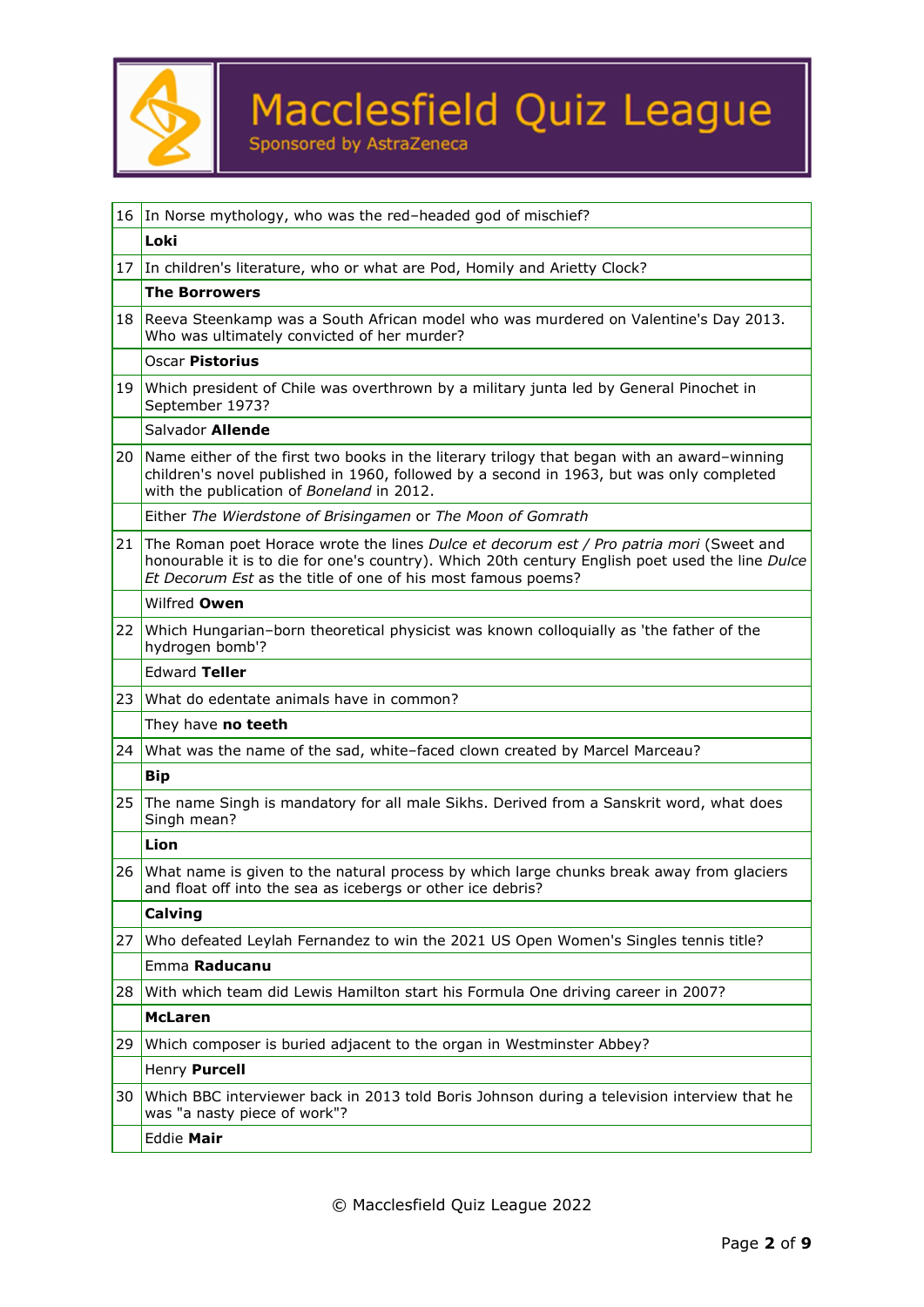

| 31 | Which actress played the title role in the 2000 film Erin Brockovich?                                                                                                                                                                                                     |  |  |  |
|----|---------------------------------------------------------------------------------------------------------------------------------------------------------------------------------------------------------------------------------------------------------------------------|--|--|--|
|    | Julia Roberts                                                                                                                                                                                                                                                             |  |  |  |
| 32 | Which American actor led the drive to restore an exact replica of Shakespeare's Globe on the<br>South Bank of the River Thames?                                                                                                                                           |  |  |  |
|    | Sam Wanamaker                                                                                                                                                                                                                                                             |  |  |  |
| 33 | Which 2021 American coming-of-age comedy-drama film, written and directed by Paul<br>Thomas Anderson, was nominated for Best Picture at the 2022 Oscar ceremony?                                                                                                          |  |  |  |
|    | <b>Licorice Pizza</b>                                                                                                                                                                                                                                                     |  |  |  |
|    | 34 In which city does Robert Adam's Pulteney Bridge span the River Avon?                                                                                                                                                                                                  |  |  |  |
|    | <b>Bath</b>                                                                                                                                                                                                                                                               |  |  |  |
|    | 35 In 1967 Douglas Engelbart applied for a patent for his new invention. He called it "an x-y"<br>position indicator for a display system". What is it called today?                                                                                                      |  |  |  |
|    | A computer <b>mouse</b>                                                                                                                                                                                                                                                   |  |  |  |
| 36 | What name was given to the United States foreign policy of 1823 that opposed European<br>colonialism in the Western Hemisphere and held that any intervention in the political affairs<br>of the Americas by foreign powers was a potentially hostile act against the US? |  |  |  |
|    | The Monroe Doctrine (after US President James Monroe)                                                                                                                                                                                                                     |  |  |  |
| 37 | Which long-running panel member of the BBC comedy quiz show I'm Sorry I Haven't a Clue,<br>who died in 1996, is commemorated by a blue plaque at Mornington Crescent Tube Station?                                                                                        |  |  |  |
|    | Willie Rushton                                                                                                                                                                                                                                                            |  |  |  |
| 38 | Which country was known as the Gold Coast before gaining independence in 1957?                                                                                                                                                                                            |  |  |  |
|    | Ghana                                                                                                                                                                                                                                                                     |  |  |  |
| 39 | Boris Johnson devoted a surprising amount of time in a speech to the CBI in November 2021<br>to talking about which cartoon character?                                                                                                                                    |  |  |  |
|    | Peppa Pig                                                                                                                                                                                                                                                                 |  |  |  |
| 40 | In Stravinsky's ballet Petrushka, who or what is Petrushka?                                                                                                                                                                                                               |  |  |  |
|    | A fairground marionette, or puppet                                                                                                                                                                                                                                        |  |  |  |
| 41 | Name either of the two famous people that met at Ujiji, near the shore of Lake Tanganyika,<br>in Tanzania, on the 10th of November 1871.                                                                                                                                  |  |  |  |
|    | Sir Henry Morton Stanley or Dr David Livingstone                                                                                                                                                                                                                          |  |  |  |
|    | 42 In Alice's Adventures in Wonderland, a game of croquet is played using rolled-up hedgehogs<br>as balls. What are used as mallets?                                                                                                                                      |  |  |  |
|    | <b>Flamingos</b>                                                                                                                                                                                                                                                          |  |  |  |
| 43 | Sphalerite is the chief ore of which metal?                                                                                                                                                                                                                               |  |  |  |
|    | Zinc                                                                                                                                                                                                                                                                      |  |  |  |
| 44 |                                                                                                                                                                                                                                                                           |  |  |  |
|    | The United States Invasion of Panama, codenamed Operation Just Cause, started in<br>December 1989 and was designed to depose which de facto Panamanian leader?                                                                                                            |  |  |  |
|    | General Manuel Noriega                                                                                                                                                                                                                                                    |  |  |  |
| 45 | Which biennial offshore yacht race starts at Cowes on the Isle of Wight and is sponsored by<br>Rolex?                                                                                                                                                                     |  |  |  |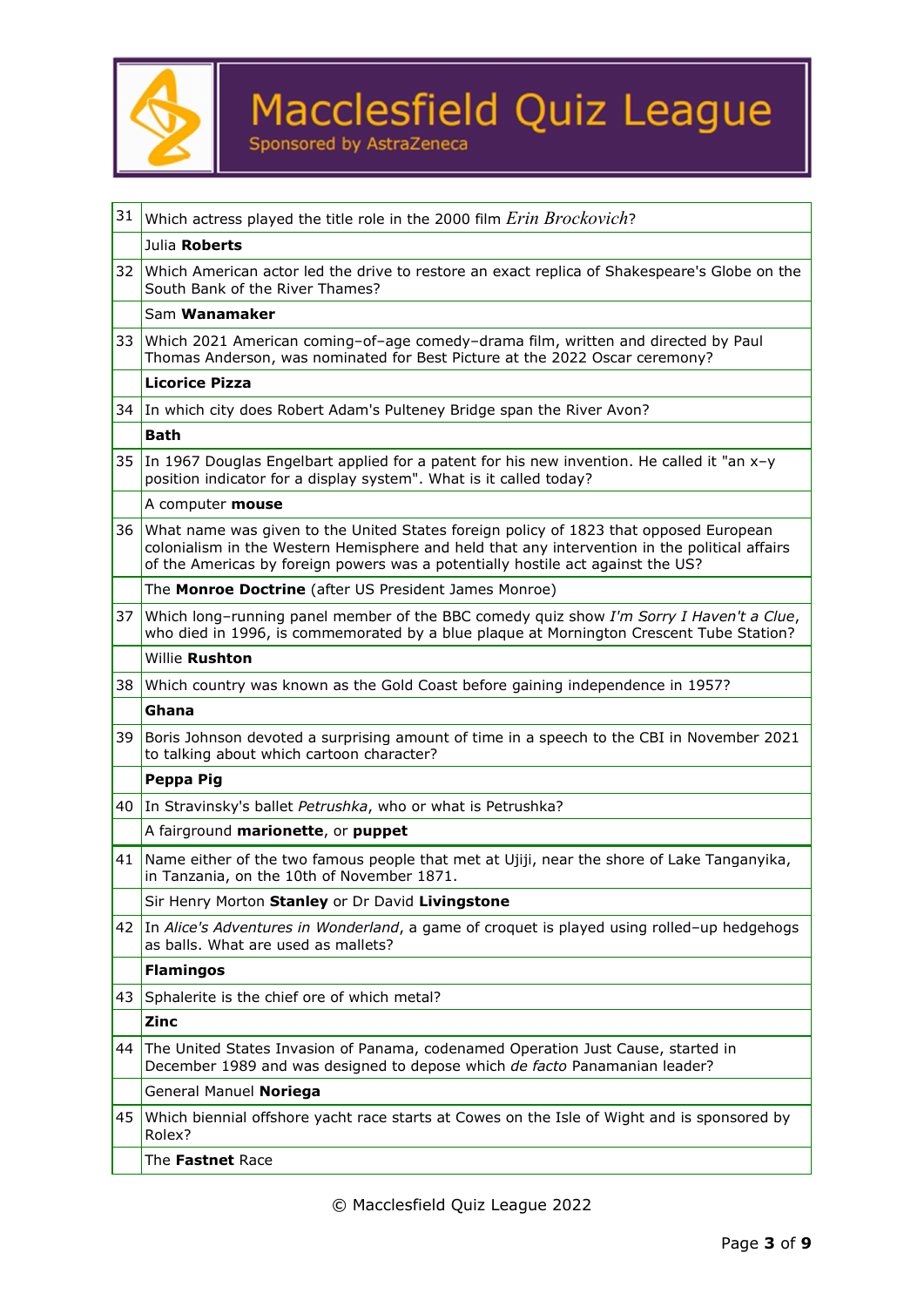

|                                                                             | 46 Which opera singer had the first million selling record, in 1907?                                                                                                  |  |  |
|-----------------------------------------------------------------------------|-----------------------------------------------------------------------------------------------------------------------------------------------------------------------|--|--|
|                                                                             | Enrico Caruso                                                                                                                                                         |  |  |
|                                                                             | 47 Name either of the two actors, both Australian, that have won posthumous Oscars.                                                                                   |  |  |
|                                                                             | Peter Finch or Heath Ledger                                                                                                                                           |  |  |
| 48                                                                          | Which Old Testament prophet saw a vision of a valley full of dry bones?                                                                                               |  |  |
|                                                                             | <b>Ezekiel</b>                                                                                                                                                        |  |  |
| 49                                                                          | How is the rock star James Newell Osterberg Junior better known?                                                                                                      |  |  |
|                                                                             | <b>Iggy Pop</b>                                                                                                                                                       |  |  |
| 50 l                                                                        | Which actress won the Best Actress Oscar for her performance in the 1980 film The<br>Coalminer's Daughter?                                                            |  |  |
|                                                                             | Sissy Spacek                                                                                                                                                          |  |  |
|                                                                             | 51 What name is shared by the $2^{nd}$ Earl of Pembroke, who led the Norman invasion of Ireland in<br>the 12 <sup>th</sup> century, and a modern-day alcoholic drink? |  |  |
|                                                                             | <b>Strongbow</b>                                                                                                                                                      |  |  |
|                                                                             | 52 Which American poet wrote the lines "Candy / Is dandy / But liquor / Is quicker"?                                                                                  |  |  |
|                                                                             | Ogden Nash                                                                                                                                                            |  |  |
| 53                                                                          | Which football stadium is supposedly depicted in L. S. Lowry's painting Going to the Match?                                                                           |  |  |
|                                                                             | <b>Burnden Park</b>                                                                                                                                                   |  |  |
|                                                                             | 54 Which racecourse traditionally hosts both the first and the last major meetings of the flat<br>racing season?                                                      |  |  |
|                                                                             | <b>Doncaster</b>                                                                                                                                                      |  |  |
|                                                                             | 55 Which often fatal viral disease, causing internal bleeding, gets its name from a river in the<br>Democratic Republic of the Congo, where it was first identified?  |  |  |
|                                                                             | <b>Ebola</b>                                                                                                                                                          |  |  |
| 56 Where did the eponymous Tailor live in the 1903 story by Beatrix Potter? |                                                                                                                                                                       |  |  |
|                                                                             | Gloucester                                                                                                                                                            |  |  |
|                                                                             | 57 Who gained notoriety by streaking at Twickenham in 1982?                                                                                                           |  |  |
|                                                                             | Erica Roe                                                                                                                                                             |  |  |
| 58                                                                          | Who preceded Ed Davey as permanent Leader of the Liberal Democrats from July to<br>December 2019?                                                                     |  |  |
|                                                                             | Jo Swinson                                                                                                                                                            |  |  |
| 59                                                                          | Which England Men's footballer holds the record of 125 England international caps?                                                                                    |  |  |
|                                                                             | Peter Shilton                                                                                                                                                         |  |  |
| 60                                                                          | Where did Nelly the Elephant meet the head of the herd?                                                                                                               |  |  |
|                                                                             | On the road to Mandalay                                                                                                                                               |  |  |
| 61                                                                          | Which singer and entertainer was born Thomas Hicks in 1936?                                                                                                           |  |  |
|                                                                             | Tommy Steele                                                                                                                                                          |  |  |
| Who topped the first UK singles charts in 1952 with Here In My Heart?<br>62 |                                                                                                                                                                       |  |  |
|                                                                             | <b>Al Martino</b>                                                                                                                                                     |  |  |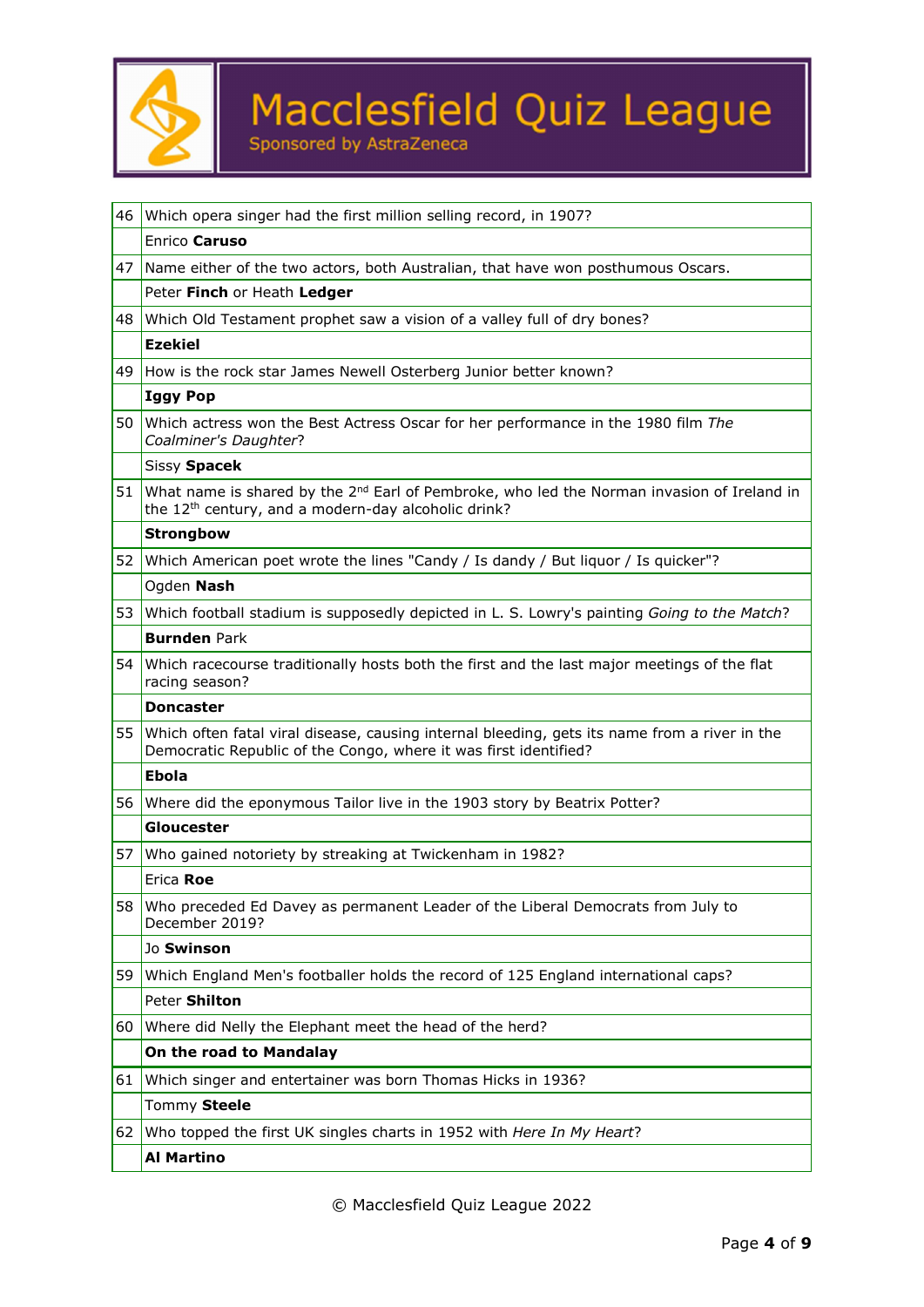

| 63               | Gaborone is the capital of which Southern African republic, that gained independence from<br>the UK in 1966?                                    |  |  |
|------------------|-------------------------------------------------------------------------------------------------------------------------------------------------|--|--|
|                  | <b>Botswana</b>                                                                                                                                 |  |  |
|                  | 64 Fort Sumter, the scene of the first fighting of the American Civil War, lies in the harbour of<br>which city?                                |  |  |
|                  | <b>Charleston</b> (South Carolina)                                                                                                              |  |  |
| 65               | In which ocean is the Andaman Sea?                                                                                                              |  |  |
|                  | The Indian Ocean                                                                                                                                |  |  |
| 66               | In which province is Dublin situated?                                                                                                           |  |  |
|                  | Leinster                                                                                                                                        |  |  |
| 67               | In 1738, John and Charles Wesley founded which movement in Britain?                                                                             |  |  |
|                  | The Methodist Movement                                                                                                                          |  |  |
|                  | 68 In the Thomas the Tank Engine series of books, what colour is Gordon the Big Engine?                                                         |  |  |
|                  | <b>Blue</b>                                                                                                                                     |  |  |
| 69               | According to the book by Daniel Defoe, in which town or city was Robinson Crusoe born?                                                          |  |  |
|                  | <b>York</b>                                                                                                                                     |  |  |
| 70               | In which novel by George Du Maurier does the character Svengali appear?                                                                         |  |  |
|                  | <b>Trilby</b>                                                                                                                                   |  |  |
| 71               | Who famously said that Margaret Thatcher had "the eyes of Caligula and the lips of Marilyn<br>Monroe"?                                          |  |  |
|                  | Francois Mitterand                                                                                                                              |  |  |
| 72               | Which politician had a mother born Stanley Ann Dunham?                                                                                          |  |  |
| Barack Obama     |                                                                                                                                                 |  |  |
| 73               | Alphabetically, what is the first English city?                                                                                                 |  |  |
|                  | <b>Bath</b>                                                                                                                                     |  |  |
| 74               | Which was the first British club to win a major European football trophy?                                                                       |  |  |
|                  | Tottenham Hotspur (1963 European Cup Winners Cup)                                                                                               |  |  |
|                  | 75 Who was Manager of Manchester United when they were last relegated?                                                                          |  |  |
|                  | Tommy Docherty                                                                                                                                  |  |  |
| 76               | What was the name of the artist who painted the picture of The Fallen Madonna with the Big<br>Boobies, featured in the TV series 'Allo, 'Allo!? |  |  |
| <b>Van Klomp</b> |                                                                                                                                                 |  |  |
| 77               | Which French Film maker created the character Monsieur Hulot?                                                                                   |  |  |
|                  | Jacques Tati                                                                                                                                    |  |  |
| 78               | Which Walt Disney Studios film won the Best Animated Feature Film Oscar at this year's<br><b>Oscars Ceremony?</b>                               |  |  |
|                  | <b>Encanto</b>                                                                                                                                  |  |  |
| 79               | Who is the current UK Secretary of State for Levelling Up, Housing and Communities?                                                             |  |  |
|                  | Michael Gove                                                                                                                                    |  |  |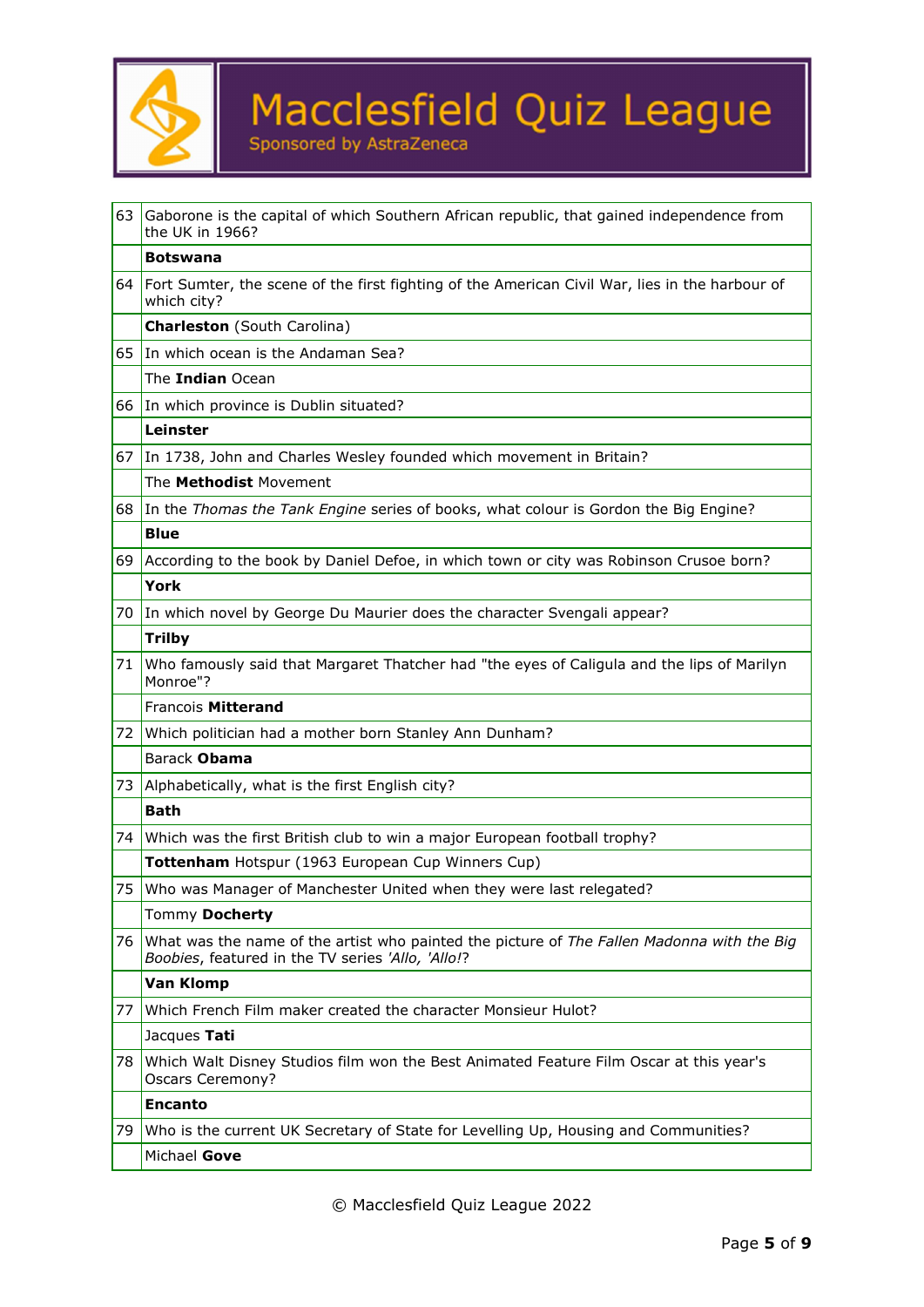

| 80                                                       | Who was the Roman goddess of the hearth?                                                                                                              |  |  |  |
|----------------------------------------------------------|-------------------------------------------------------------------------------------------------------------------------------------------------------|--|--|--|
|                                                          | Vesta                                                                                                                                                 |  |  |  |
| 81                                                       | In Shakespeare's play, what is the name of Hamlet's mother?                                                                                           |  |  |  |
|                                                          | Gertrude                                                                                                                                              |  |  |  |
| 82                                                       | Which Rugby Union club play their home matches at The Recreation Ground?                                                                              |  |  |  |
|                                                          | <b>Bath</b>                                                                                                                                           |  |  |  |
| 83                                                       | Which fictional character attended Fettes College in Edinburgh, after being expelled from<br>Eton following an indiscretion involving a laundry maid? |  |  |  |
|                                                          | James Bond                                                                                                                                            |  |  |  |
| 84                                                       | Which American author wrote a series of essays and stories entitled Tales of The Alhambra?                                                            |  |  |  |
|                                                          | Washington Irving                                                                                                                                     |  |  |  |
| 85                                                       | Which 1980s pop trio was named after a 1960 film starring Robert Wagner and Natalie<br>Wood?                                                          |  |  |  |
|                                                          | Fine Young Cannibals (after All the Fine Young Cannibals)                                                                                             |  |  |  |
| What trade is named after the Latin word for lead?<br>86 |                                                                                                                                                       |  |  |  |
|                                                          | Plumbing                                                                                                                                              |  |  |  |
| 87                                                       | What plant literally means 'stone breaker' in Latin?                                                                                                  |  |  |  |
|                                                          | <b>Saxifrage</b>                                                                                                                                      |  |  |  |
| 88                                                       | Which American rock musician, widely known as the drummer for the rock band Foo<br>Fighters, died in March this year?                                 |  |  |  |
|                                                          | Taylor Hawkins                                                                                                                                        |  |  |  |
| 89                                                       | What instrument was played by Benny Goodman?                                                                                                          |  |  |  |
|                                                          | <b>Clarinet</b>                                                                                                                                       |  |  |  |
| 90                                                       | What colour does the prefix xantho indicate?                                                                                                          |  |  |  |
|                                                          | Yellow                                                                                                                                                |  |  |  |
| 91                                                       | Nigel Mansell won the Formula One World Championship in 1992 driving for which team?                                                                  |  |  |  |
|                                                          | <b>Williams</b>                                                                                                                                       |  |  |  |
| 92                                                       | What chemical compound has the formula CuSO <sub>4</sub> ?                                                                                            |  |  |  |
|                                                          | <b>Copper sulphate</b>                                                                                                                                |  |  |  |
| 93                                                       | Which London building now stands on the site of Newgate Prison?                                                                                       |  |  |  |
|                                                          | The Old Bailey (Central Criminal Court)                                                                                                               |  |  |  |
| 94                                                       | Which American landscape photographer is best known known for his black-and-white<br>images of the American West?                                     |  |  |  |
|                                                          | Ansel Adams                                                                                                                                           |  |  |  |
| 95                                                       | Ummagumma and Pulse are live albums by which English rock band?                                                                                       |  |  |  |
|                                                          | <b>Pink Floyd</b>                                                                                                                                     |  |  |  |
| 96                                                       | In the periodic table, which element is listed first by Atomic Number?                                                                                |  |  |  |
|                                                          | Hydrogen                                                                                                                                              |  |  |  |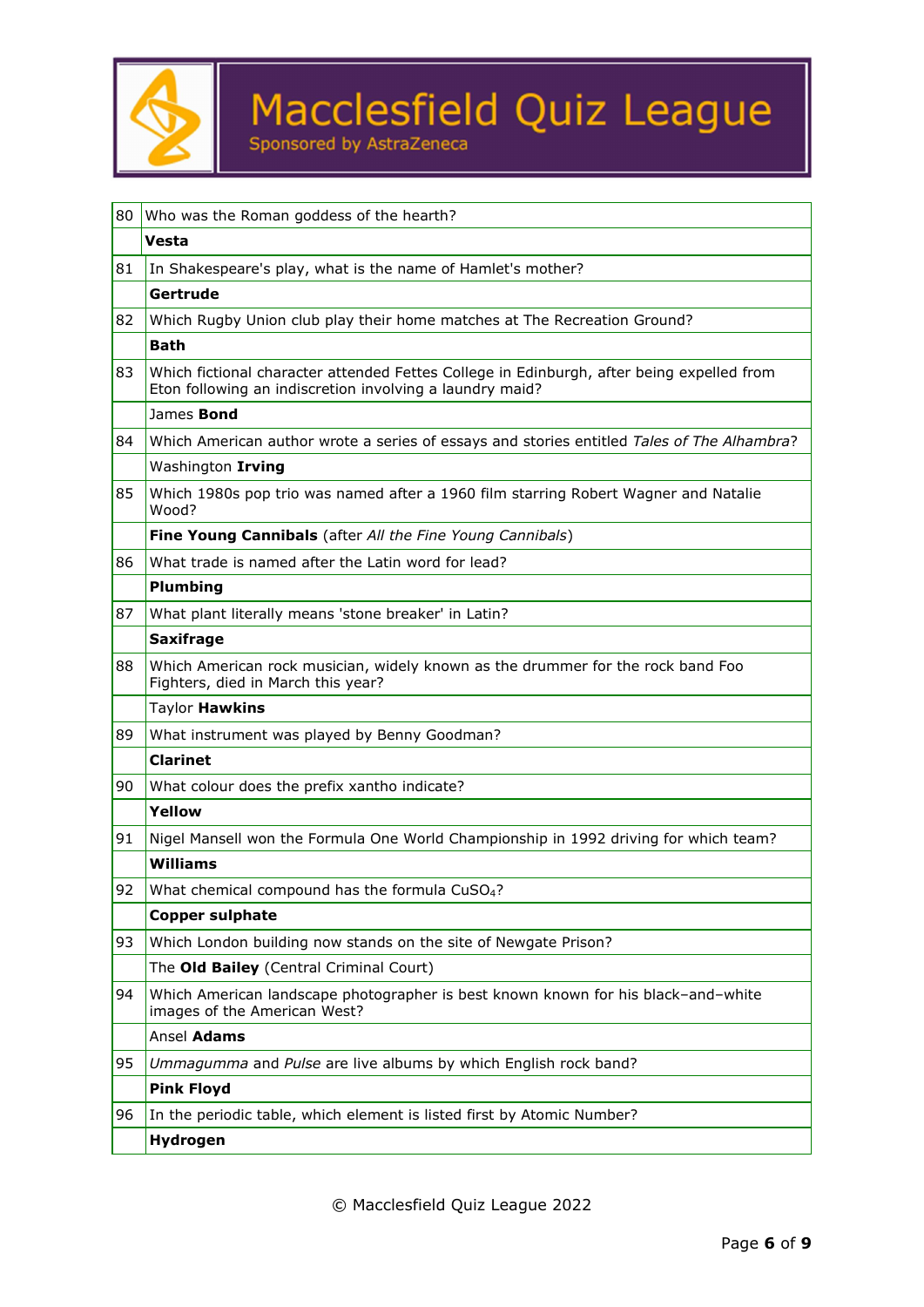

| 97 | Between them, the six wives of Henry VIII were of three different nationalities. English,<br>Spanish and what other?                                                             |  |  |
|----|----------------------------------------------------------------------------------------------------------------------------------------------------------------------------------|--|--|
|    | <b>German (Anne of Cleves)</b>                                                                                                                                                   |  |  |
| 98 | Which electronics company's name means 'three stars' in Korean?                                                                                                                  |  |  |
|    | <b>Samsung</b>                                                                                                                                                                   |  |  |
| 99 | In which English county is the Broadmoor high-security psychiatric hospital located?                                                                                             |  |  |
|    | <b>Berkshire</b>                                                                                                                                                                 |  |  |
|    | 100 What is the name of the private citizen who unexpectedly made the most complete colour<br>film record of President John F. Kennedy's assassination in Dallas, Texas in 1963? |  |  |
|    | <b>Abraham Zapruder</b>                                                                                                                                                          |  |  |
|    | 101 Which 9-year-old became king of England in 1216?                                                                                                                             |  |  |
|    | <b>Henry the Third</b>                                                                                                                                                           |  |  |
|    | 102 Charles Pooter is the supposed author of which diary written by George and Weedon<br>Grossmith?                                                                              |  |  |
|    | The Diary of a Nobody                                                                                                                                                            |  |  |
|    | 103 The Fields Medal is awarded for the highest achievement in what?                                                                                                             |  |  |
|    | <b>Mathematics</b>                                                                                                                                                               |  |  |
|    | 104 Which name connects a Bond girl from the film Thunderball and a 2011 hit by Jessie J?                                                                                        |  |  |
|    | <b>Domino</b>                                                                                                                                                                    |  |  |
|    | 105 Which motorway runs closest to Stansted Airport?                                                                                                                             |  |  |
|    | <b>The M11</b>                                                                                                                                                                   |  |  |
|    | 106 Which motorway runs closest to Gatwick Airport?                                                                                                                              |  |  |
|    | The M23                                                                                                                                                                          |  |  |
|    | 107 In which year did Thomas Cook begin his travel company with a 12-mile train journey<br>between Leicester and Loughborough? (Some leeway.)                                    |  |  |
|    | 1841 (accept 1836 to 1846)                                                                                                                                                       |  |  |
|    | 108 In which year were over 100 British subjects allegedly imprisoned in the Black Hole of<br>Calcutta? (Some leeway.)                                                           |  |  |
|    | 1756 (accept 1751 to 1761)                                                                                                                                                       |  |  |
|    | 109 To whom was the nickname 'Piccadilly Commandos' given in Britain during World War Two?                                                                                       |  |  |
|    | <b>Prostitutes</b>                                                                                                                                                               |  |  |
|    | 110 Who had a successful posthumous album called American VI: Ain't No Grave?                                                                                                    |  |  |
|    | Johnny Cash                                                                                                                                                                      |  |  |
|    | 111 In Eastern cuisine, what is the main ingredient of a pongal dish?                                                                                                            |  |  |
|    | Rice (particularly in India)                                                                                                                                                     |  |  |
|    | 112 Which major house of fashion manufactured uniforms for the Schutzstaffel (the SS) during<br>the 1930s?                                                                       |  |  |
|    | Hugo Boss                                                                                                                                                                        |  |  |
|    | 113 Which charity was founded in 1919 by Eglantyne Jebb and her sister Dorothy Buxton?                                                                                           |  |  |
|    | <b>Save the Children</b>                                                                                                                                                         |  |  |
|    |                                                                                                                                                                                  |  |  |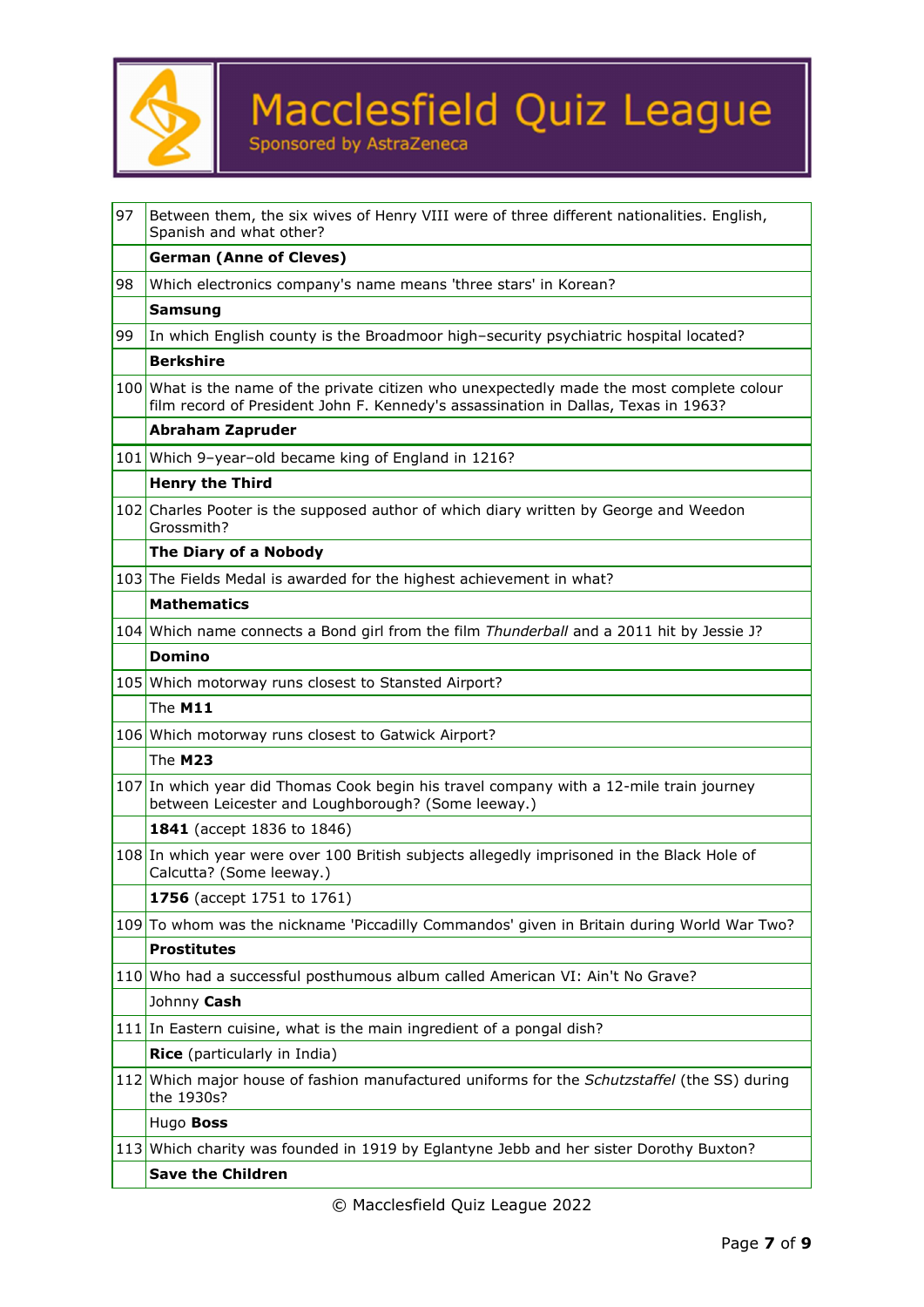

|  | ponsored by AstraZeneca |
|--|-------------------------|
|  |                         |

| 114 Which artist, born in Calais in 1821, is probably best remembered for his painting The Last of<br>England, depicting an emigrating couple? |  |  |
|------------------------------------------------------------------------------------------------------------------------------------------------|--|--|
| Ford Maddox <b>Brown</b>                                                                                                                       |  |  |
| 115 What is the highest mountain in the Southern Hemisphere?                                                                                   |  |  |
| <b>Aconcagua</b> (in Argentina)                                                                                                                |  |  |
| 116 Which company was responsible for the Bhopal disaster of 1984?                                                                             |  |  |
| <b>Union Carbide</b>                                                                                                                           |  |  |
| 117 In which city was Interpol founded?                                                                                                        |  |  |
| <b>Vienna</b> (in $1923$ )                                                                                                                     |  |  |
| 118 An omelette flavoured with smoked haddock is named after which British author?                                                             |  |  |
| Arnold <b>Bennett</b>                                                                                                                          |  |  |
| 119 What is Labour leader Kier Starmer's middle name?                                                                                          |  |  |
| Rodney                                                                                                                                         |  |  |
| 120 The site of the Roman 'town' of Wroxeter is in which county?                                                                               |  |  |
| <b>Shropshire</b>                                                                                                                              |  |  |

### *Supplementaries:*

| 1 | In the Sherlock Holmes story, what sort of animal was the Speckled Band?                |  |  |
|---|-----------------------------------------------------------------------------------------|--|--|
|   | A snake                                                                                 |  |  |
| 2 | In which town did Martin Luther nail his 95 theses to a Church door?                    |  |  |
|   | Wittenberg                                                                              |  |  |
| 3 | Who did Idi Amin oust from power in Uganda in 1971?                                     |  |  |
|   | Milton Obote                                                                            |  |  |
| 4 | What is studied by a vexillologist?                                                     |  |  |
|   | <b>Flags</b>                                                                            |  |  |
| 5 | Which element has the chemical symbol Pt?                                               |  |  |
|   | <b>Platinum</b>                                                                         |  |  |
| 6 | Cape York is the northernmost point of which country?                                   |  |  |
|   | Australia                                                                               |  |  |
| 7 | Which British King has had the longest reign since 1066?                                |  |  |
|   | George III                                                                              |  |  |
| 8 | What did John Bellingham do on the 11th of May 1812 which resulted in him being hanged? |  |  |
|   | He assassinated the British Prime Minister, Spencer Perceval                            |  |  |
|   |                                                                                         |  |  |